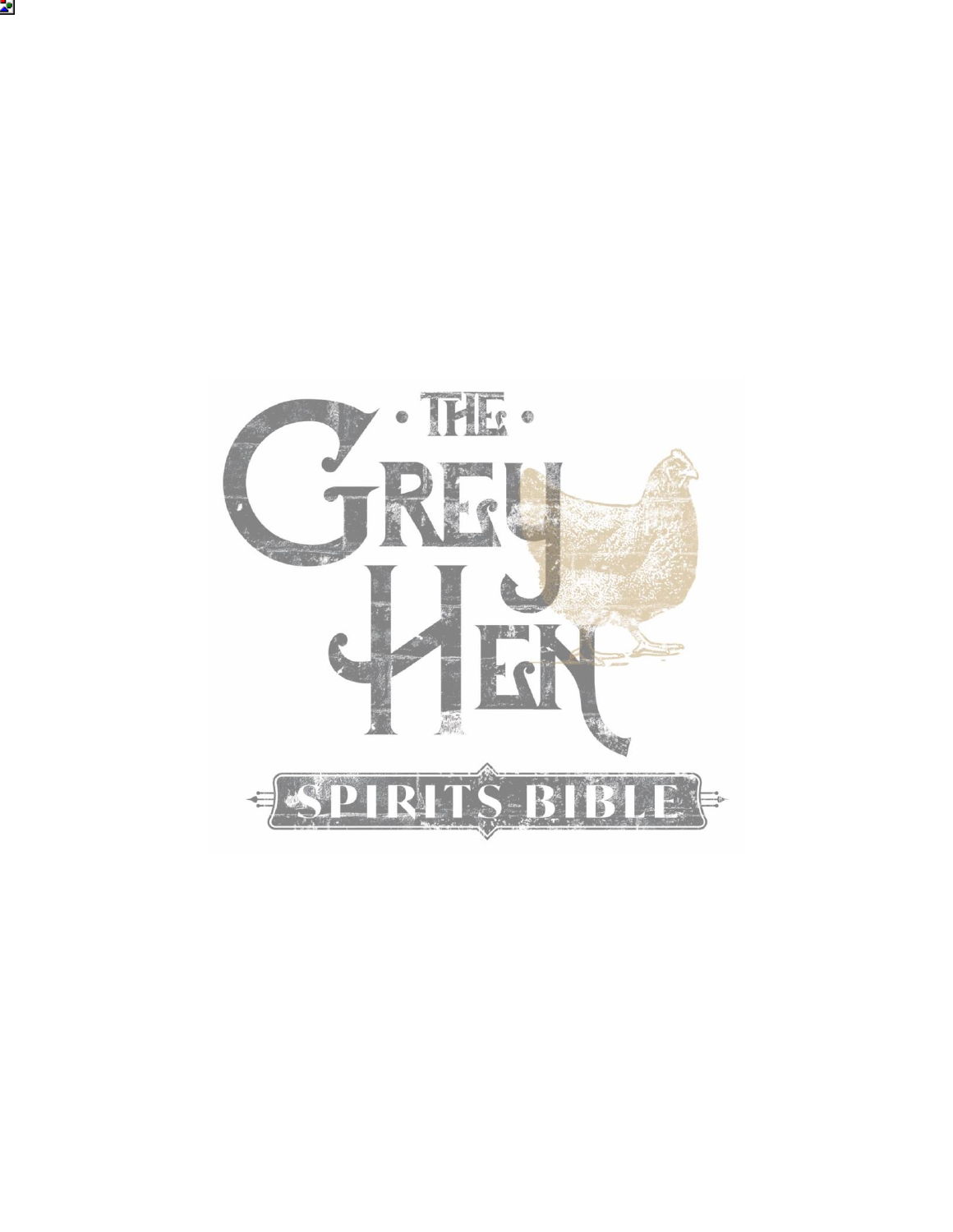# TABLE OF CONTENTS

적

| <b>OUR SINGLE BARREL LIST</b> | PG. 3-4       |
|-------------------------------|---------------|
| AMERICAN & CANADIANWHISK(E)Y  | PG. 5-11      |
| <b>Bourbon Whiskey</b>        | PG. 5-7       |
| American Rye                  | PG. 8-9       |
| Tennessee Whiskey             | PG. 10        |
| <b>Other American Whiskey</b> | PG. 10-       |
| Canadian                      | <b>PG. 11</b> |
| EUROPEAN WHISK(E)Y            | PG. 12-18     |
| Single Malt Scotch            | PG. 12-15     |
| <b>Blended Scotch</b>         | PG. 16        |
| Irish Whiskey                 | <b>PG. 17</b> |
| INTERNATIONAL WHISK(E)Y       | PG. 18-19     |
| Japanese Whisky               | <b>PG. 18</b> |
| Other International Whisk(e)y | PG. 19        |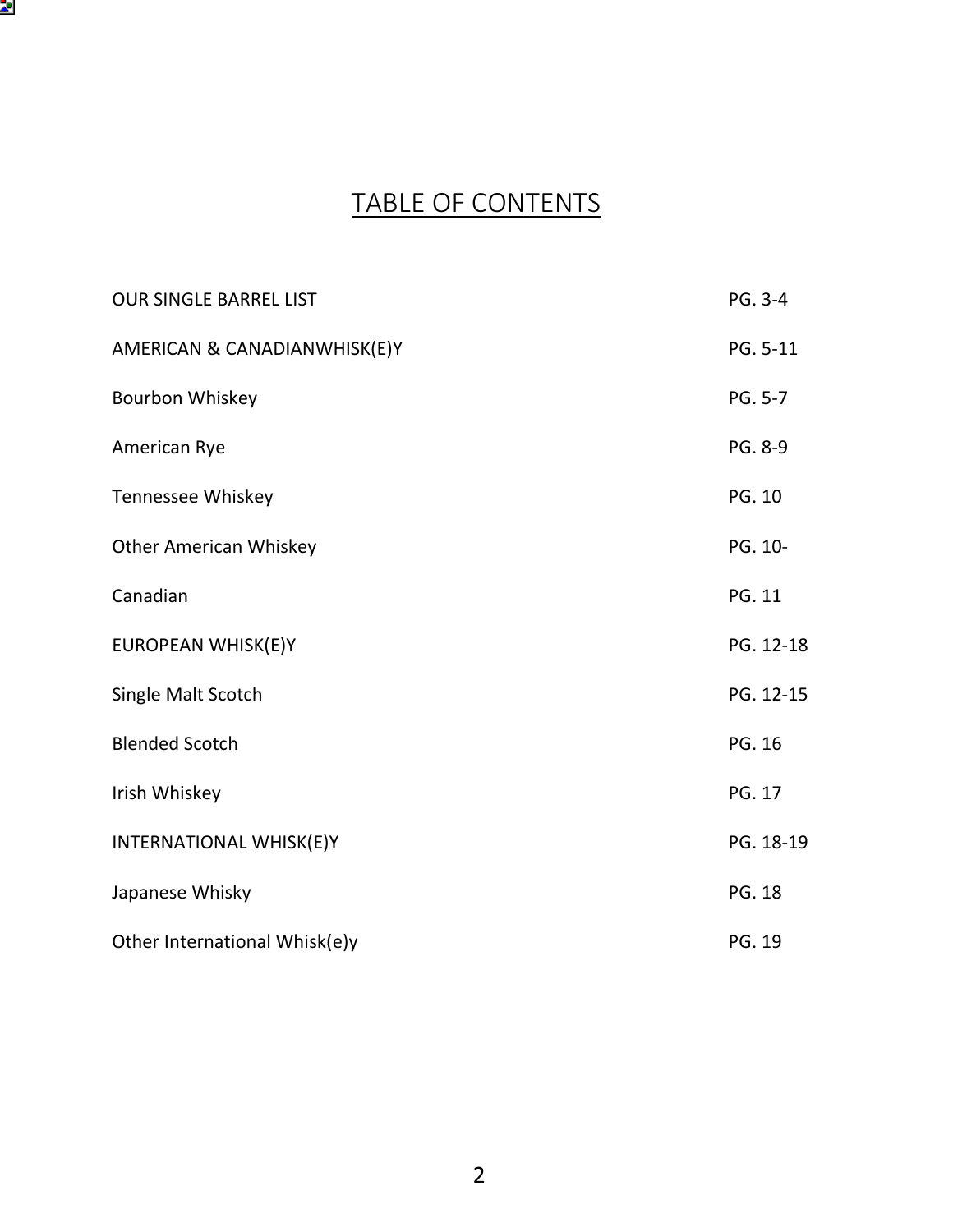# OUR SINGLE BARREL SELECTION

THE GREY HEN.

WHISKEY

SALOON

. . . . . . . . . . .

|                                               | 1 oz | 2 oz |
|-----------------------------------------------|------|------|
| Barrell Bourbon ABS #K738                     |      | \$30 |
| Barrell Bourbon CG #G637 14yr                 |      | \$30 |
| Barrell Rye CG #L950 13yr 124.8 proof         |      | \$30 |
| Crown Royal Reserve CG Orphan                 |      | \$17 |
| Evan Williams CG 2011                         |      | \$12 |
| <b>Four Roses CG OESK</b>                     |      | \$25 |
| Hudson Baby Bourbon CG                        |      | \$14 |
| Jefferson's Very Small Batch CG               |      | \$14 |
| Jefferson's Bourbon Ocean CG Voyage 17        |      | \$28 |
| Joseph Magnus CG #1149                        | \$25 | \$40 |
| Joseph Magnus CG #1229                        | \$25 | \$40 |
| Larceny Bourbon CG FF                         |      | \$12 |
| Knob Creek Rye CG W-2P F-06                   |      | \$14 |
| Maker's Mark CG 108.6 proof                   |      | \$20 |
| Old Elk Rye CG 112.8 proof                    |      | \$30 |
| Old Elk Wheated Bourbon CG 6yr                |      | \$28 |
| Old Potrero Rye CG #14                        |      | \$26 |
| Ridgemont Reserve 1792 CG                     |      | \$12 |
| Rossville Rye CG #38 100 proof                |      | \$18 |
| Sagamore Rye CG #25                           |      | \$17 |
| Sagamore Rye CG #45                           |      | \$17 |
| Sagamore Rye CG #49                           |      | \$17 |
| Smooth Ambler CG 115.6 proof (2021)           |      | \$15 |
| <b>Weller 107 Antique Marriot</b>             |      | \$25 |
| <b>Weller Full Proof CG</b>                   |      | \$27 |
| Westward Single Malt CG #16-116               |      | \$25 |
| Westward Single Malt CG #16-37                |      | \$25 |
| <b>Westward Two Malt Wheated CG</b>           |      | \$25 |
| Whiskey Del Bac CG #684 130.8 proof           |      | \$20 |
| <b>Wilderness Trail Family Reserve CG BBN</b> |      | \$18 |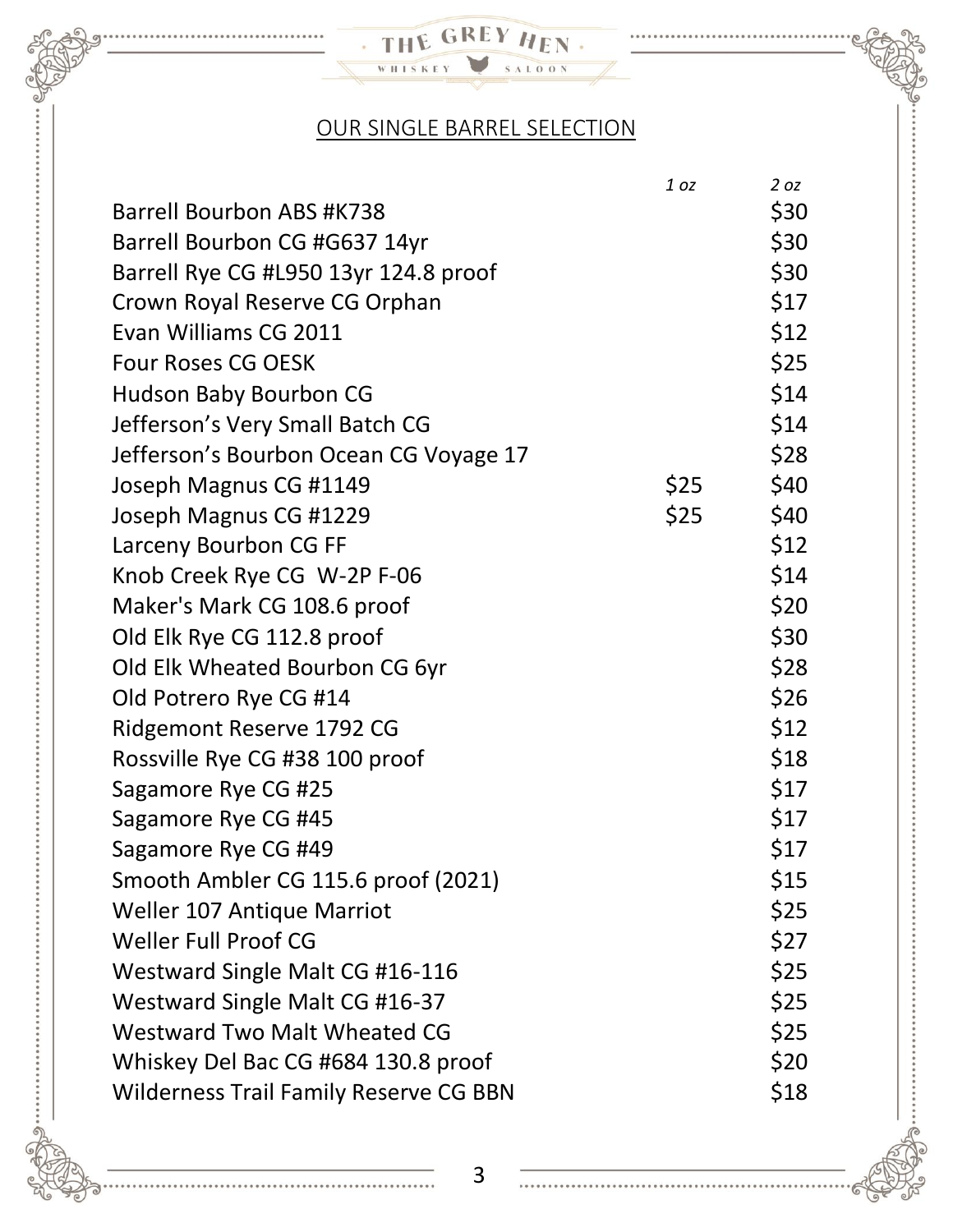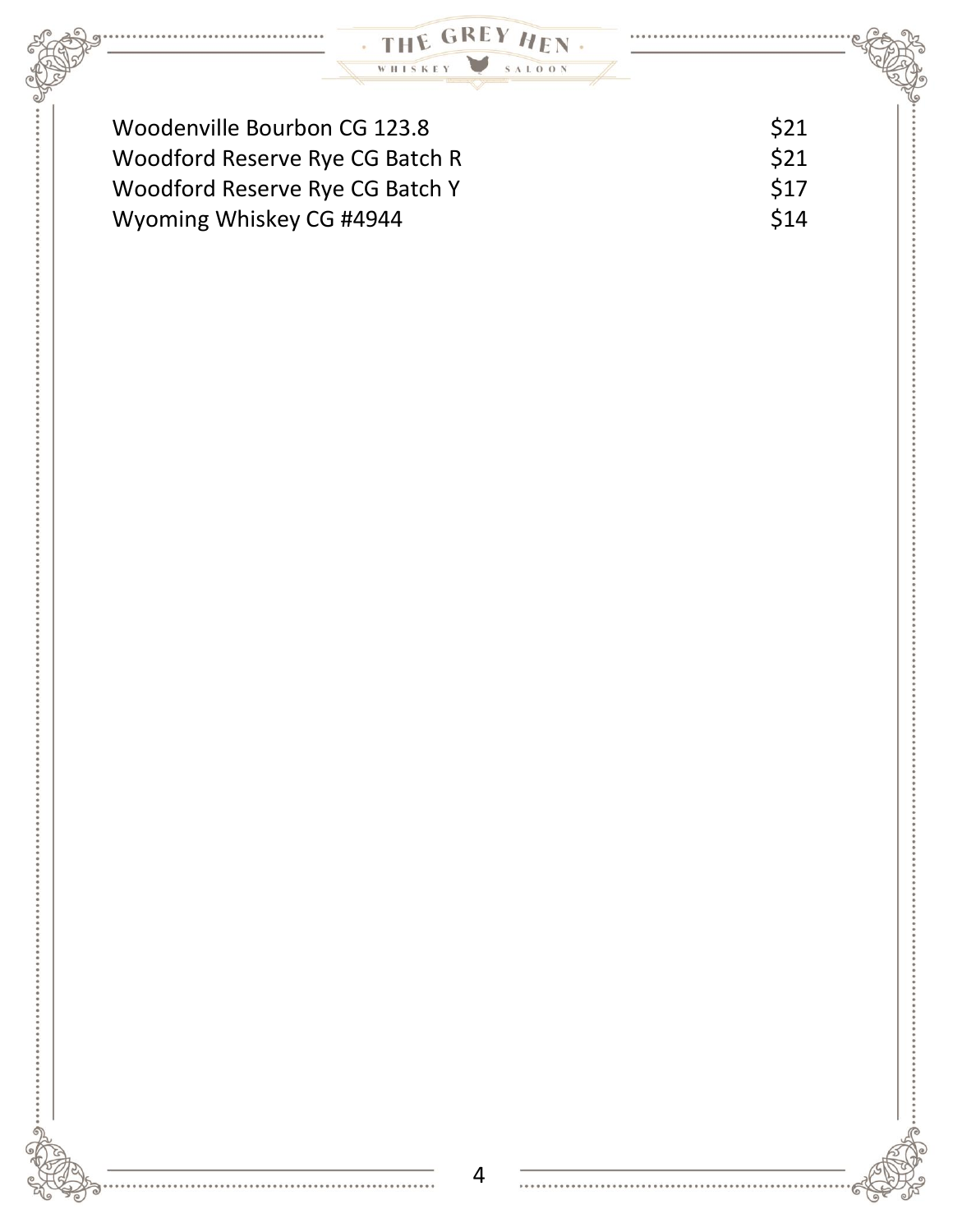## **BOURBON**

THE GREY HEN.

**WHISKEY** 

SALOON

........

...........

|                                                | 1 oz  | 2 oz  |
|------------------------------------------------|-------|-------|
| <b>Angel's Envy Bourbon</b>                    |       | \$14  |
| Angel's Envy Cask Strength 122.4 proof         | \$40  | \$80  |
| Barrel Craft Spirits Bourbon New Year 2019     |       | \$25  |
| Barrel Craft Spirits Whiskey 25yr 111.2 proof  | \$50. | \$100 |
| <b>Basil Hayden</b>                            |       | \$12  |
| <b>Belle Meade Sherry Cask</b>                 |       | \$22  |
| Belle Meade Reserve 108.3 proof                |       | \$17  |
| <b>Blanton's Bourbon</b>                       |       | \$25  |
| <b>Blood Oath Pact 7</b>                       |       | \$28  |
| Bookers Noe 124.4 proof (2021-4) Noe Strangers |       | \$27  |
| Bookers Noe 125.5 proof (2021-3) Bardstown     |       | \$27  |
| <b>Buffalo Trace Bourbon</b>                   |       | \$12  |
| Copper City Bourbon "The Palace"               |       | \$12  |
| Daviess County Cabernet Cask                   |       | \$13  |
| Daviess County French Oak                      |       | \$13  |
| Eagle Rare Single Barrel                       |       | \$13  |
| <b>EH Taylor Small Batch Bourbon</b>           |       | \$14  |
| Elijah Craig 12yr Barrel Proof (B520)          |       | \$30  |
| Elijah Craig 18yr                              | \$20  | \$35  |
| Elijah Craig Small Batch Bourbon 94 proof      |       | \$12  |
| Old Ezra Brooks 7yr                            |       | \$20  |
| <b>Four Roses Small Batch</b>                  |       | \$40  |
| <b>Garrison Brothers Small Batch</b>           |       | \$25  |
| <b>Garrison Brothers Balmorhea</b>             | \$25  | \$40  |
| George Remus                                   |       | \$12  |
| George T. Stagg Jr. 130.9                      |       | \$22  |
| <b>High West American Prairie</b>              |       | \$14  |
| Hirsch 8yr Bourbon                             |       | \$14  |
| Jefferson's Pritchard Hill                     |       | \$35  |
| Jefferson's Twin Oak                           |       | \$30  |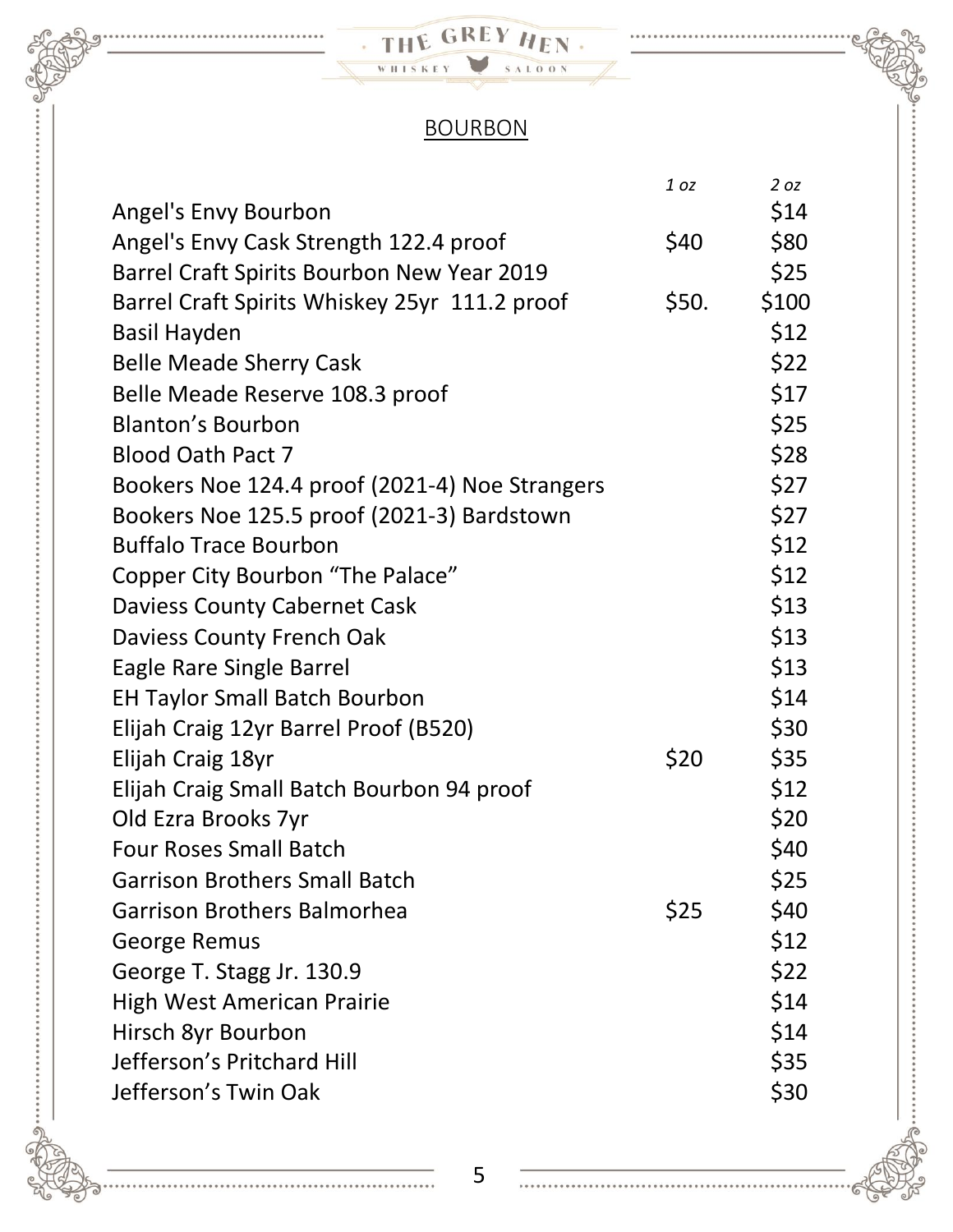| THE GREY<br><b>HEN</b>                    |      |      |
|-------------------------------------------|------|------|
| WHISKEY<br><b>SALOON</b>                  |      |      |
| Jefferson's Grand Selection               | \$30 | \$50 |
| Jim Beam Black                            |      | \$12 |
| <b>Jim Beam Bonded</b>                    |      | \$12 |
| Jim Beam Signature Quarter Cask           |      | \$14 |
| Johnny Drum                               |      | \$12 |
| Joseph Magnus Cigar Blend Batch 16        | \$30 | \$50 |
| Kentucky Owl Bourbon Batch 8              |      | \$90 |
| Kentucky Owl Confiscated                  | \$25 | \$40 |
| <b>Kentucky Vintage</b>                   |      | \$12 |
| Knob Creek 2001 LE #5                     | \$25 | \$40 |
| Knob Creek 25th Anniversary               | \$25 | \$40 |
| Larceny Bourbon 92 proof Liter            |      | \$12 |
| Larceny Bourbon Cask Strength 122.4 proof |      | \$25 |
| Little Book #2                            |      | \$25 |
| <b>Maker's Mark Bourbon</b>               |      | \$12 |
| Maker's Mark 46                           |      | \$14 |
| Maker's Mark WFS 109.1 FAE-02             |      | \$25 |
| Michter's US #1 Small Batch Bourbon       |      | \$15 |
| <b>Old Bardstown Bourbon</b>              |      | \$12 |
| Old Fitzgerald 8yr BIB                    |      | \$30 |
| Old Fitzgerald 11yr                       | \$20 | \$35 |
| Old Fitzgerald 14yr                       | \$40 | \$75 |
| Old Forester Bourbon 86 proof             |      | \$12 |
| Old Forester 1870                         |      | \$16 |
| Old Forester 1897                         |      | \$15 |
| Old Forester 1910                         |      | \$17 |
| Old Forester 1920                         |      | \$17 |
| Old Grand Dad                             |      | \$12 |
| Old Scout 107 proof                       |      | \$14 |
| Old Tub                                   |      | \$12 |
| Rabbit Hole Heigold Bourbon               |      | \$19 |
| <b>Redemption Wheated Bourbon</b>         |      | \$13 |
| <b>Redemption Tyler's Mistake</b>         |      | \$15 |
|                                           |      |      |

6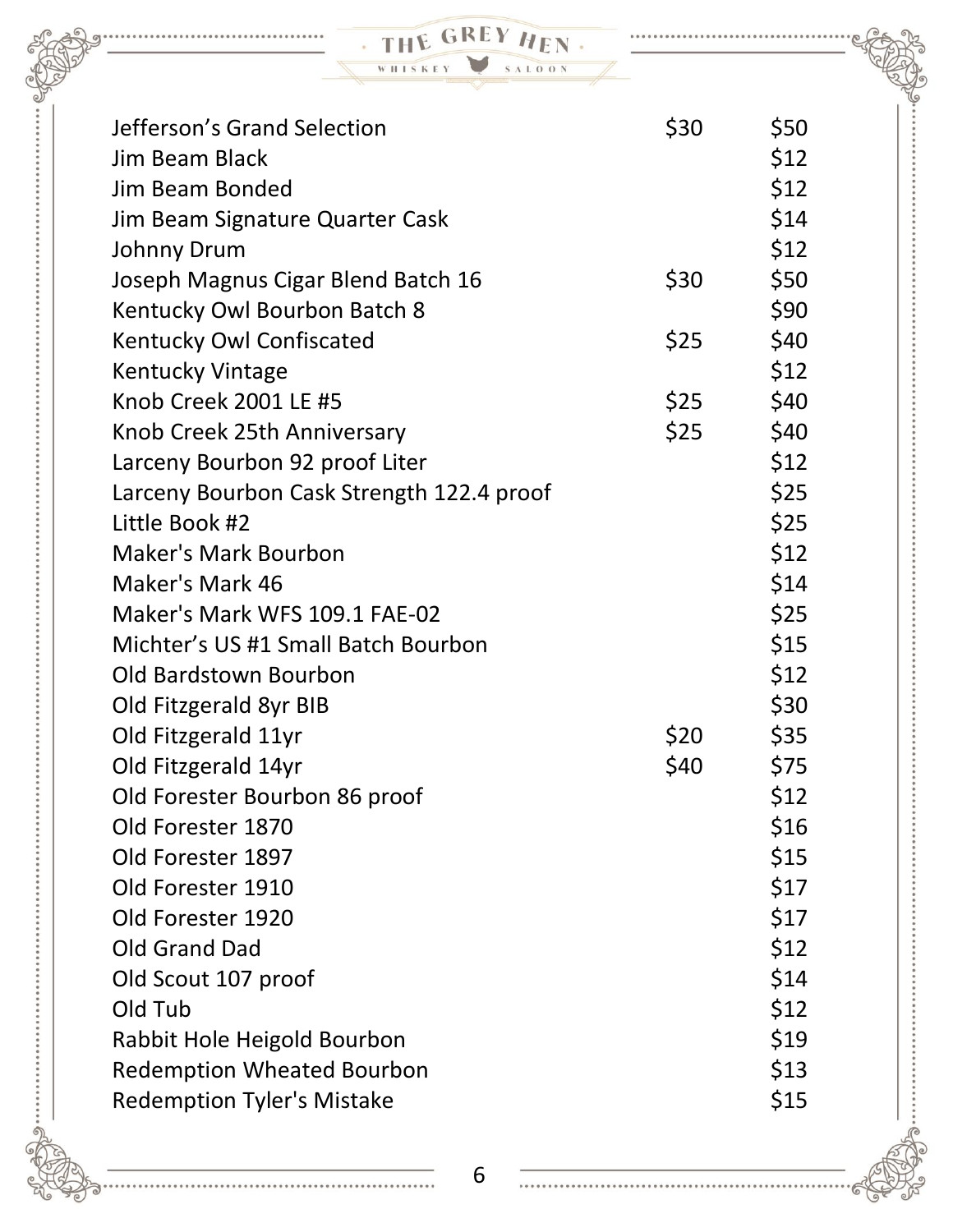| <b>Redemption 9yr Barrel Proof</b>          |      | \$28 |
|---------------------------------------------|------|------|
| <b>Redwood Lost Monarch Blend</b>           |      | \$12 |
| Ridgemont 1792 12yr                         |      | \$25 |
| <b>Ridgemont Reserve 1792 BIB</b>           |      | \$12 |
| Ridgemont Reserve 1792 High Rye             |      | \$20 |
| Ridgemont Reserve 1792 Small Batch Bourbon  |      | \$12 |
| Russell's Reserve Bourbon 16yr 2003 LE      | \$40 | \$75 |
| Smoke Wagon Bourbon Uncut Unfiltered        |      | \$20 |
| <b>Smooth Ambler Contradiction</b>          |      | \$13 |
| Smooth Ambler Big Level Wheat               |      | \$16 |
| Very Old St. Nick 8yr Bourbon               | \$30 | \$50 |
| Very Old St. Nick Antique 12yr Bourbon      | \$35 | \$60 |
| <b>Weller Single Barrel</b>                 |      | \$20 |
| Weller 107 Antique                          |      | \$25 |
| <b>Weller Full Proof</b>                    |      | \$27 |
| Weller Larue 125.3 proof (2021)             | \$40 | \$75 |
| <b>Widow Jane Decadence</b>                 |      | \$25 |
| Widow Jane "Never Walk Alone"               |      | \$30 |
| <b>Widow Jane Vaults 2020</b>               | \$40 | \$75 |
| <b>Wilderness Trail Bottled-in-Bond</b>     |      | \$18 |
| <b>Willet Pot Still</b>                     |      | \$15 |
| Woodford Reserve Master's Collection No. 16 |      | \$50 |
| Wyoming Whiskey Outryder                    |      | \$21 |
| Yellowstone Select Bourbon 93 proof         |      | \$12 |

THE GREY HEN.

WHISKEY

SALOON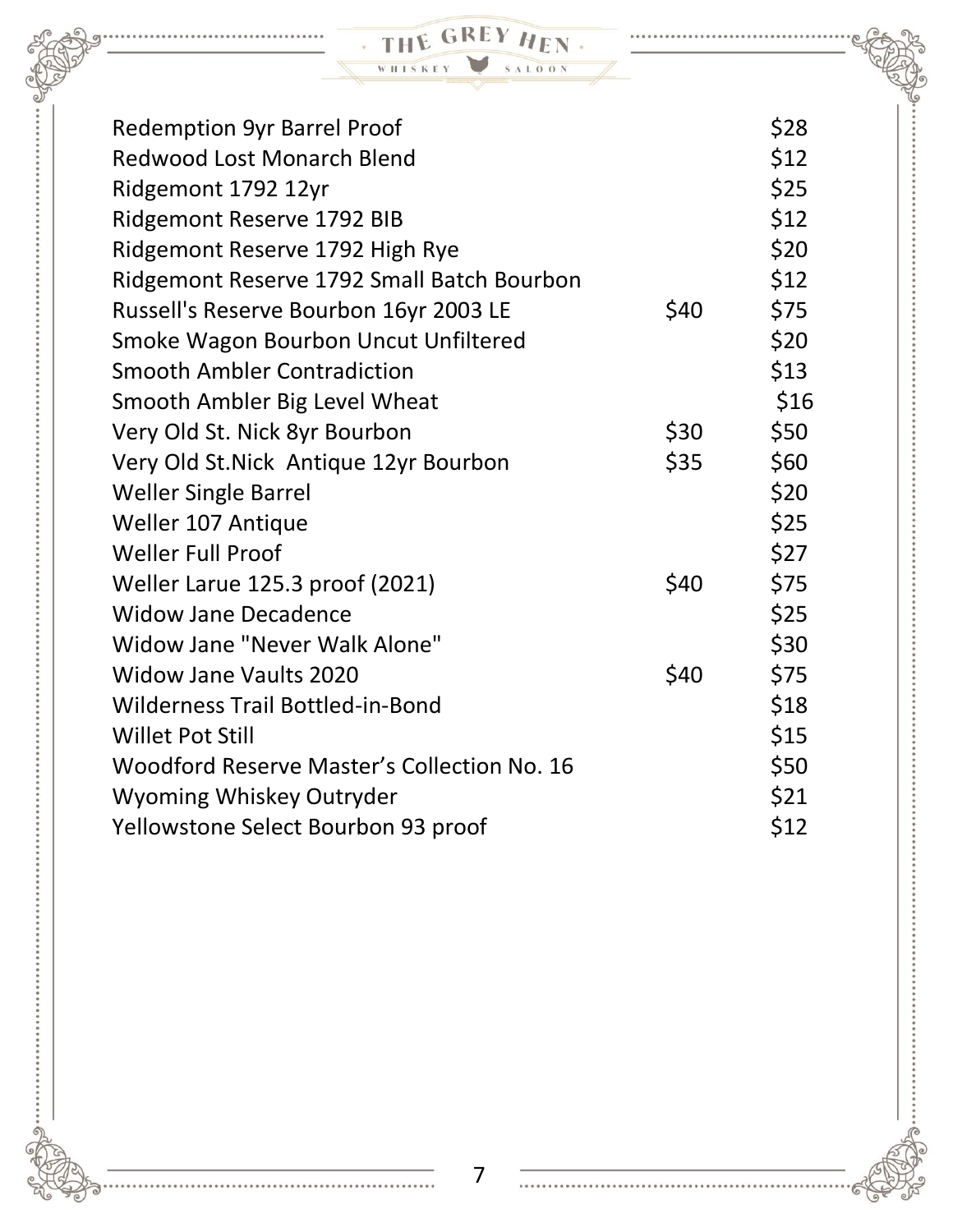

THE GREY HEN.

WHISKEY SALOON

...........

............

. . . . . . . . . .

|                                               | 1 oz | 2 oz |
|-----------------------------------------------|------|------|
| Angel's Envy Rye                              |      | \$24 |
| Barrel Craft Spirits Rye 5yr 117.5 proof #002 |      | \$25 |
| Barrel Craft Spirits Rye 118.4 proof #005     |      | \$19 |
| <b>Basil Hayden Dark Rye</b>                  |      | \$16 |
| <b>Buffalo Trace Kosher Rye</b>               |      | \$25 |
| Castle & Key Restoration Rye                  |      | \$16 |
| Elijah Craig Rye                              |      | \$12 |
| <b>Few Spirits Rye</b>                        |      | \$18 |
| High West Double Rye                          |      | \$12 |
| High West Midwinter Dram Act 9 Scene 2(2021)  |      | \$30 |
| <b>High West Rendezvous Rye</b>               |      | \$29 |
| Hochstadter's 16yr                            | \$30 | \$55 |
| Hudson Manhattan Rye                          |      | \$16 |
| Jack Daniels Single Barrel Rye                |      | \$15 |
| Kentucky Owl Batch #3 10yr Rye                | \$35 | \$60 |
| Knob Creek Rye 2009 Single Barrel             |      | \$20 |
| Lock Stock & Barrel 18yr Rye                  | \$35 | \$60 |
| Michter's Straight Rye Single Barrel US*1     |      | \$20 |
| Minor Case Limestone Sherry Cask              |      | \$16 |
| Old Forester 100 proof Rye                    |      | \$12 |
| Old Overholdt Rye                             |      | \$12 |
| Park Rye AZ Distilling                        |      | \$18 |
| Pikesville Rye                                | \$31 | \$16 |
| Rabbit Hole Boxer Grail Rye                   |      | \$15 |
| Rittenhouse 100 Rye                           |      | \$12 |
| Rossville Rye 47%                             |      | \$14 |
| <b>Rossville Rye Barrel Proof</b>             |      | \$20 |
| Russell's Reserve Rye 6yr 90 proof            |      | \$15 |
| Sagamore Rye Cask Strength #20                |      | \$17 |
| Sazerac Rye 6yr                               |      | \$12 |
|                                               |      |      |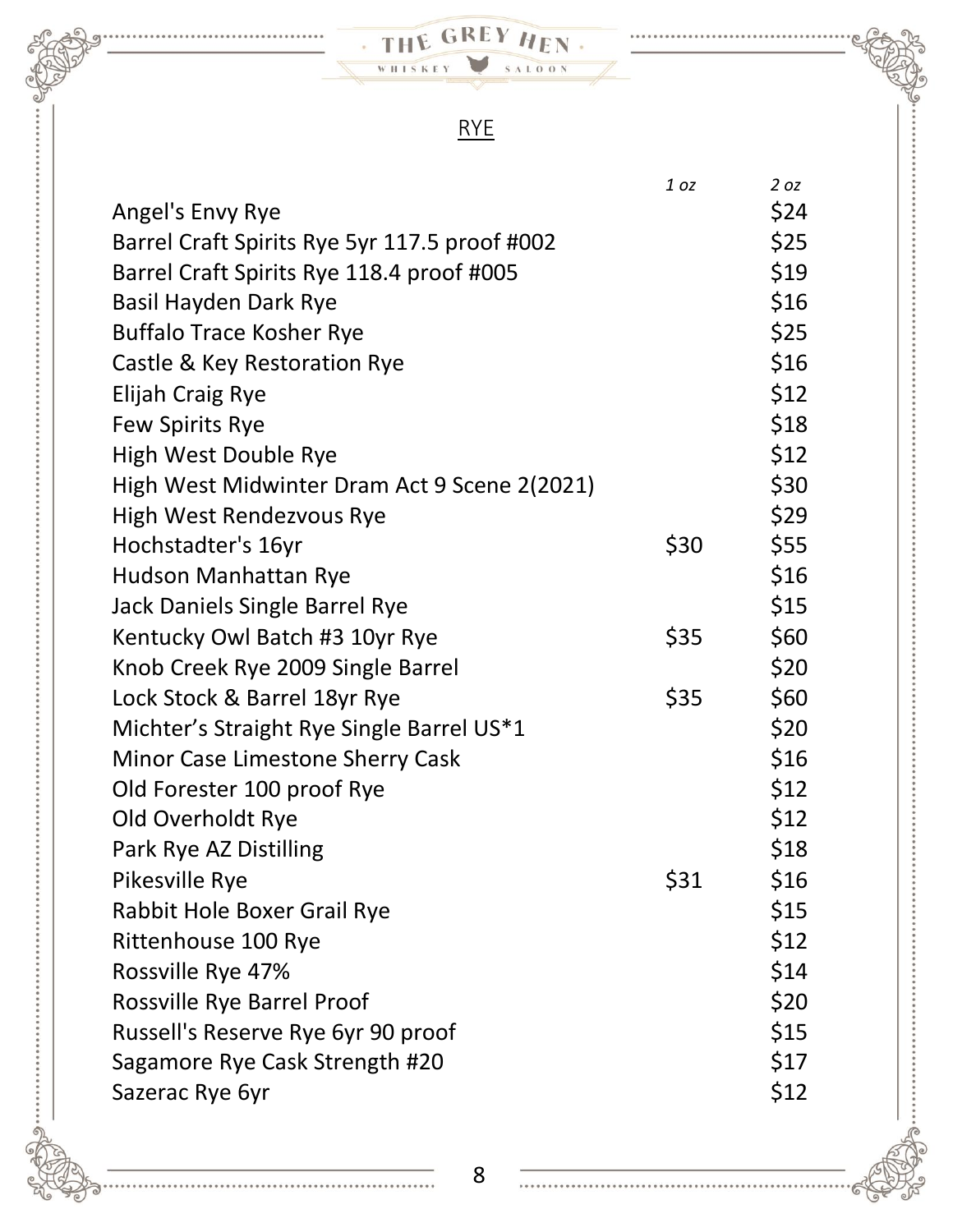| <b>Templeton Barrel Strength</b>           |      | \$20  |
|--------------------------------------------|------|-------|
| Thomas Handy 126.2 proof (2016)            | \$40 | \$75  |
| Thomas Handy 128.8 proof (2018)            | \$40 | \$75  |
| Thomas Handy 129.0 proof (2020)            | \$40 | \$75  |
| Thomas Handy 129.5 proof (2021)            | \$40 | \$75  |
| Very Old St. Nick Ancient 8yr Rye          | \$25 | \$45  |
| Very Old St. Nick Estate Summer Rye        | \$25 | \$45  |
| Whipsaw                                    |      | \$14  |
| Whistle Pig 10yr                           |      | \$24  |
| Whistle Pig 12yr                           | \$20 | \$35  |
| Whistle Pig 15yr                           | \$35 | \$60  |
| Whistle Pig Boss Hog Black Prince          | \$75 | \$125 |
| Whistle Pig Boss Hog Lapulapu's            | \$75 | \$125 |
| Whistle Pig Farm Stock #2                  |      | \$18  |
| Whistle Pig Farm Stock #3                  |      | \$22  |
| Whistle Pig Piggy Back Rye                 |      | \$13  |
| Wild Turkey 101 Rye                        |      | \$12  |
| Wilderness Trail Rye 120 Proof Green Label |      | \$15  |
| Willet 4yr Rye                             |      | \$18  |

. THE GREY HEN.

. . . . . . . . . . .

.............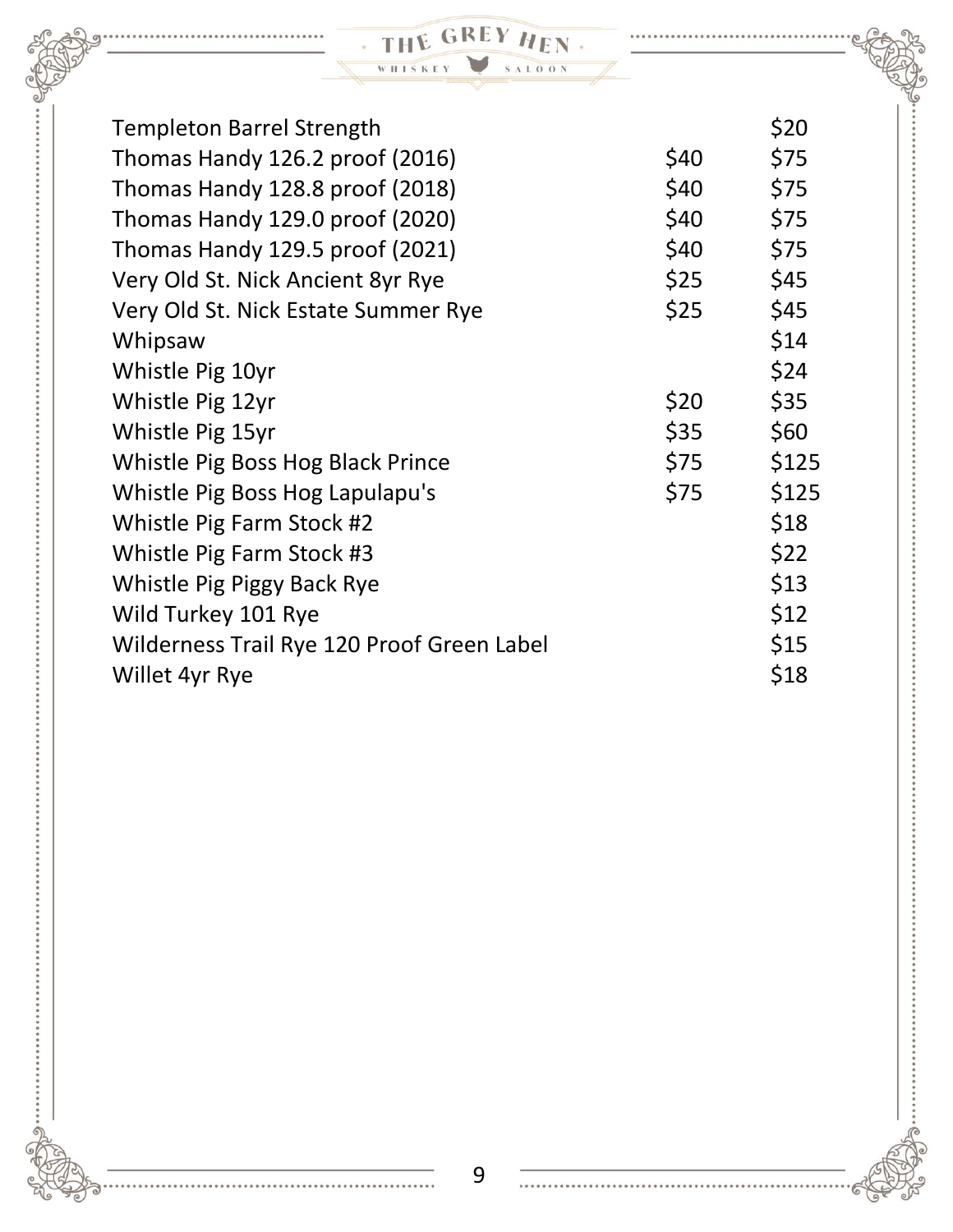#### TENNESSEE WHISKEY

THE GREY HEN.

SALOON

 $\cdots$ 

. . . . . . .

|                                      | 1 OZ | 2 oz |
|--------------------------------------|------|------|
| Jack Daniel's Single Barrel Select   |      | \$16 |
| Jack Daniel's 10yr Tennessee Whiskey |      | \$20 |

WHISKEY

#### AMERICAN WHISKEY

|                                           | 1 oz | 2 oz |
|-------------------------------------------|------|------|
| <b>Barrel Craft Spirits #016</b>          |      | \$25 |
| <b>Barrel Craft Spirits Dovetail</b>      |      | \$25 |
| Barrel Craft Spirits Infinite 118.6 proof |      | \$19 |
| Bernheim Wheat                            |      | \$12 |
| High West Silver West Oat                 |      | \$12 |
| <b>Mellow Corn</b>                        |      | \$12 |
| Michter's Small Batch American Whiskey    |      | \$20 |
| Parker's Heritage Wheat 11yr              | \$20 | \$35 |
| St. George Baller                         |      | \$19 |
| St. George Single Malt #19                |      | \$28 |
| St. George Single Malt #20                |      | \$30 |
| Stranahan's Rocky Mountain                |      | \$15 |
| <b>Stranahan's Diamond Peak</b>           |      | \$19 |
| <b>Stranahan's Sherry Cask</b>            |      | \$22 |
| Westland Garryana                         | \$25 | \$40 |
| <b>Westland Peated Cask</b>               |      | \$22 |
| <b>Whiskey Del Bac Classic</b>            |      | \$16 |
| Woodford Reserve Oat & Grain              |      | \$28 |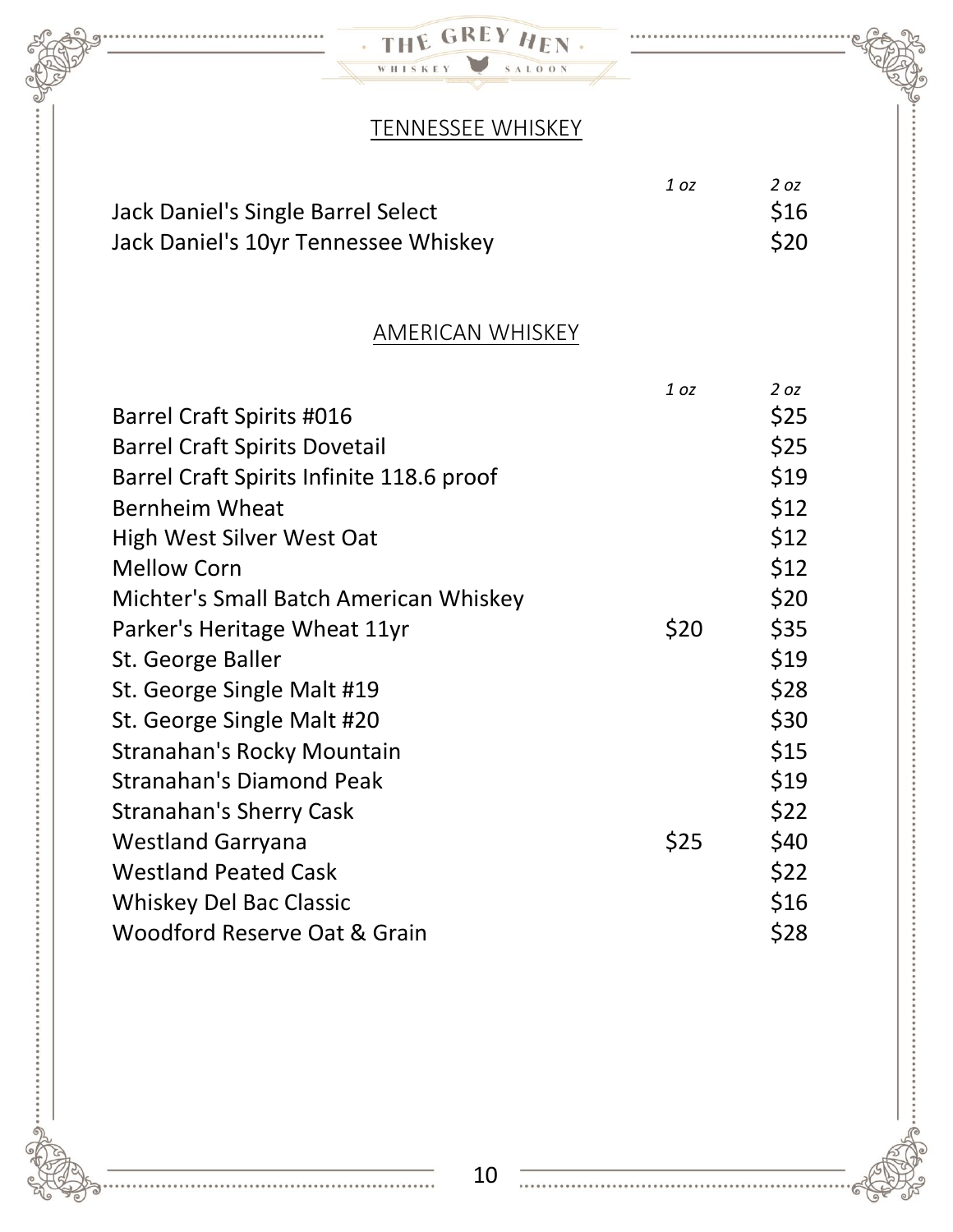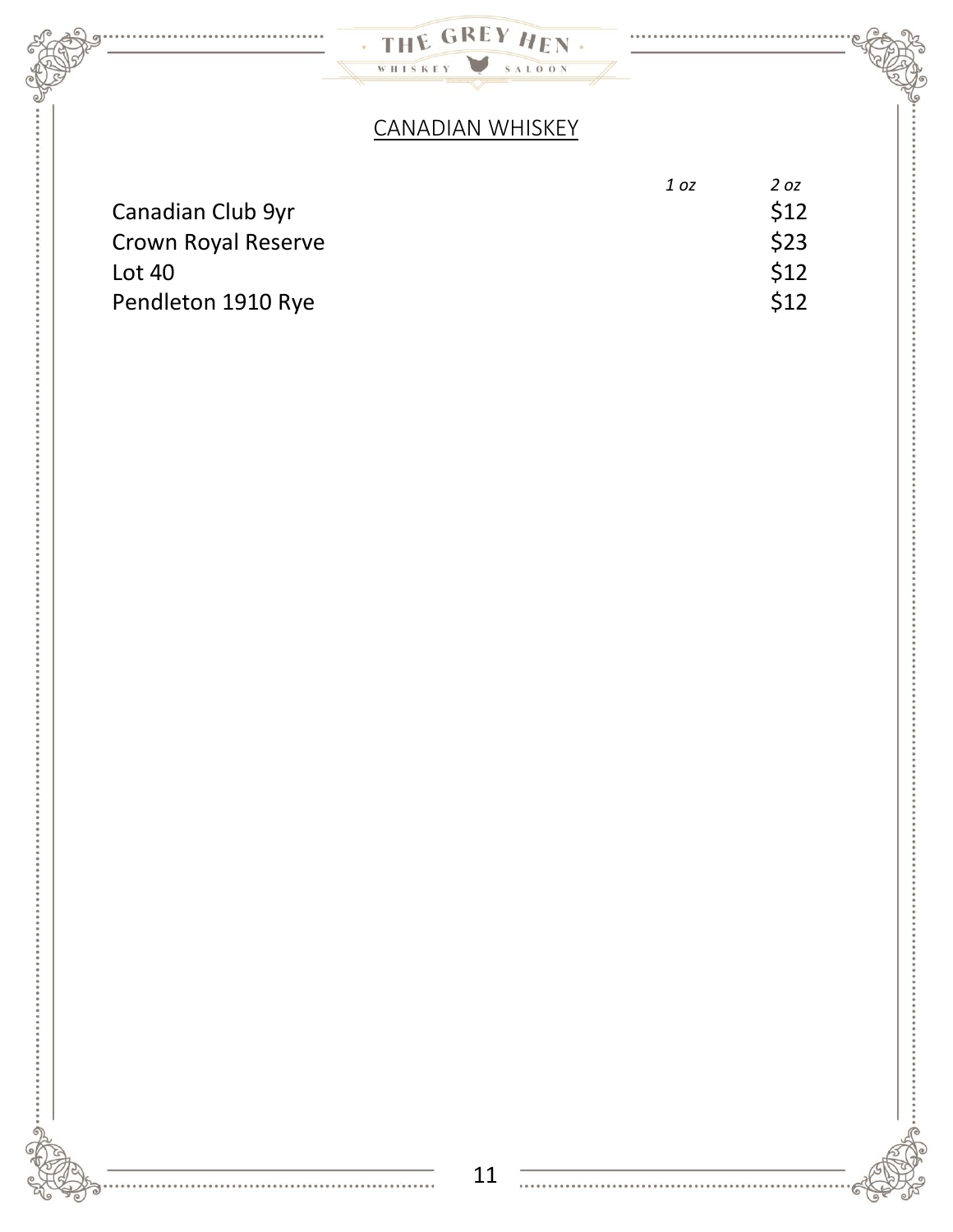## SINGLE MALT SCOTCH

THE GREY HEN.

SALOON

WHISKEY

 $\cdots$ 

...........

..........

|                                         | 1 oz    | 2 oz    |
|-----------------------------------------|---------|---------|
| Aberfeldy 12yr                          |         | \$14    |
| Aberlour 12yr                           |         | \$18    |
| Aberlour 16yr                           |         | \$29    |
| Ancnoc 12yr                             |         | \$17    |
| Arbeg 10yr                              |         | \$21    |
| Ardbeg Coryvreckan                      | \$20    | \$40    |
| Ardbeg Drum Islay Malt                  |         | \$37    |
| Auchentoshan 18yr                       | \$20    | \$40    |
| Auchentoshan 21yr                       | \$35    | \$70    |
| <b>Balblair 2005</b>                    |         | \$25    |
| Balvenie 12yr American Oak              |         | \$21    |
| Balvenie 12yr Double Wood               |         | \$19    |
| Balvenie 14yr Carribean Cask            |         | \$30    |
| <b>Balvenie 21yr Port</b>               | \$40    | \$75    |
| <b>Balvenie 25yr</b>                    | \$125   | \$235   |
| <b>Balvenie 26yr Dark Barley</b>        | \$160   | \$300   |
| Balvenie 40yr                           | \$1,150 | \$2,100 |
| <b>Balvenie Tun 1509</b>                | \$60    | \$120   |
| Benriach 10yr                           |         | \$17    |
| Bowmore 12yr                            |         | \$16    |
| Bowmore 23yr                            | \$70    | \$130   |
| <b>Bruichladdich Islay Barley 2011</b>  |         | \$24    |
| <b>Bruichladdich The Classic Laddie</b> |         | \$16    |
| <b>Bruichladdich Octomore 12.1</b>      | \$35    | \$70    |
| <b>Bruichladdich Octomore 12.2</b>      | \$40    | \$80    |
| <b>Bruichladdich Octomore 12.3</b>      | \$45    | \$90    |
| Bruichladdich Black Art #9              | \$90    | \$180   |
| Bunnahabhain 12yr                       |         | \$20    |
| Dalmore 15yr                            |         | \$35    |
| Dalmore 18yr                            | \$30    | \$60    |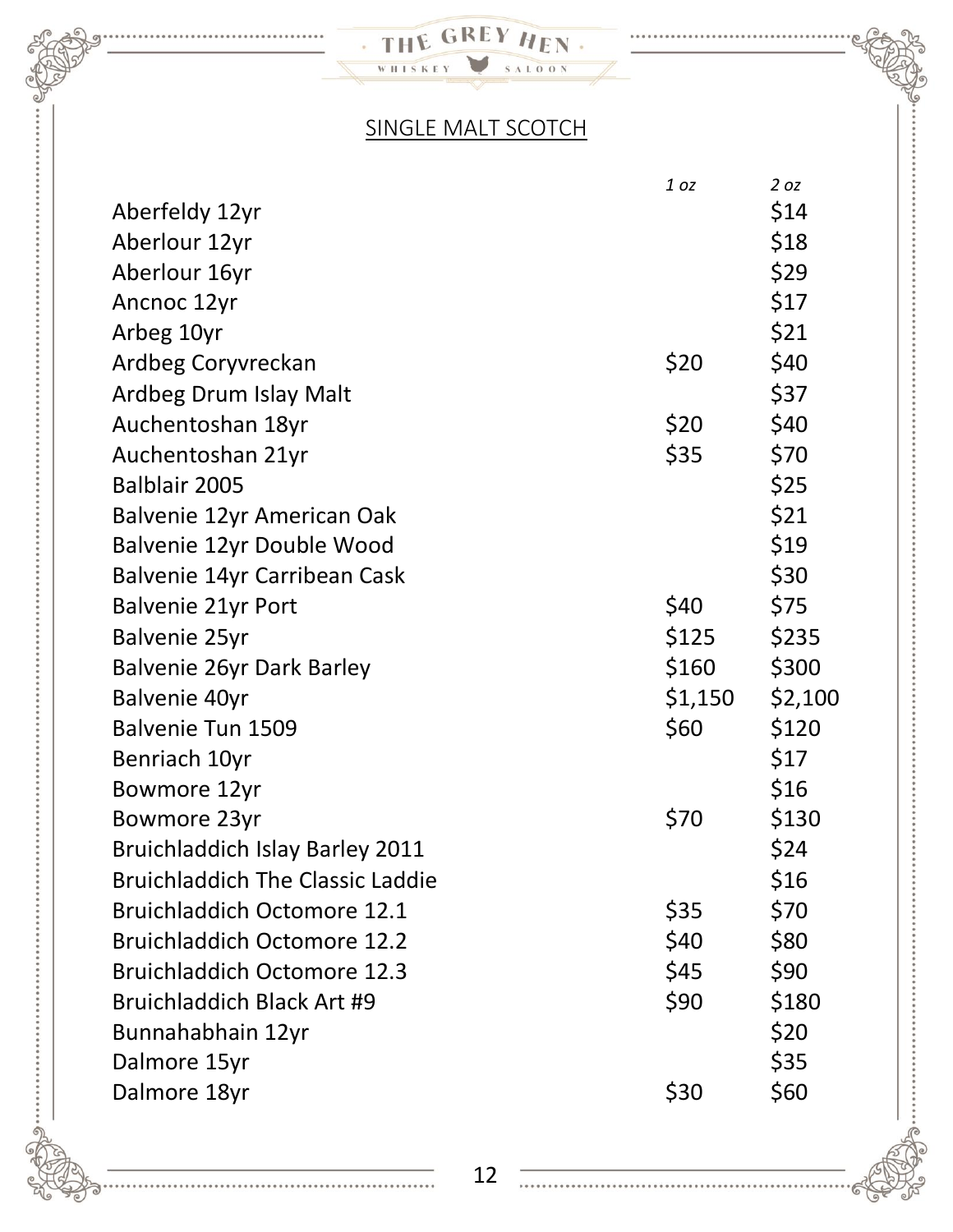| GREY<br>THE                                 |      |       |
|---------------------------------------------|------|-------|
| WHISKEY<br><b>SALOON</b>                    |      |       |
| Dalwhinnie 15 yr                            |      | \$24  |
| Deveron 12yr                                |      | \$12  |
| <b>Edradour 10yr</b>                        |      | \$20  |
| Edradour 11yr                               | \$50 | \$90  |
| Forager's Keep 26yr                         | \$60 | \$100 |
| <b>Glen Scotia Double Cask</b>              |      | \$17  |
| Glen Scotia Victoriana                      |      | \$30  |
| Glencadam 21yr                              | \$40 | \$75  |
| Glencadam 25yr                              | \$85 | \$150 |
| Glendronach 12yr                            |      | \$20  |
| <b>Glendronach Peated</b>                   |      | \$20  |
| Glenfarclas 105                             |      | \$25  |
| Glenfarclas 10yr                            |      | \$15  |
| Glenfarclas 12yr                            |      | \$16  |
| Glenfarclas 17yr                            |      | \$35  |
| Glenfarclas 21yr                            | \$25 | \$50  |
| Glenfiddich 14yr                            |      | \$20  |
| Glenfiddich 15yr                            |      | \$22  |
| Glenfiddich 18yr                            |      | \$35  |
| Glenfiddich 21yr                            | \$35 | \$70  |
| Glenfiddich 26yr                            | \$80 | \$150 |
| <b>Glenfiddich Project XX</b>               |      | \$25  |
| <b>Glenfiddich The Original White Label</b> |      | \$28  |
| Glengrant 18yr                              | \$25 | \$40  |
| Glenkinchie 12yr                            |      | \$20  |
| Glenlivet 12yr Double Oak                   |      | \$18  |
| <b>Glenlivet 18yr</b>                       | \$20 | \$35  |
| <b>Glenlivet Nadurra</b>                    |      | \$23  |
| Glenmorangie 10yr                           |      | \$15  |
| Glenmorangie 14yr Quinta Ruban Port         |      | \$16  |
| Glenmorangie 18yr                           | \$25 | \$40  |
| Glenmorangie Astar 105                      | \$25 | \$40  |
| Glenmorangie Nectar d'Or                    |      | \$28  |

13

..........................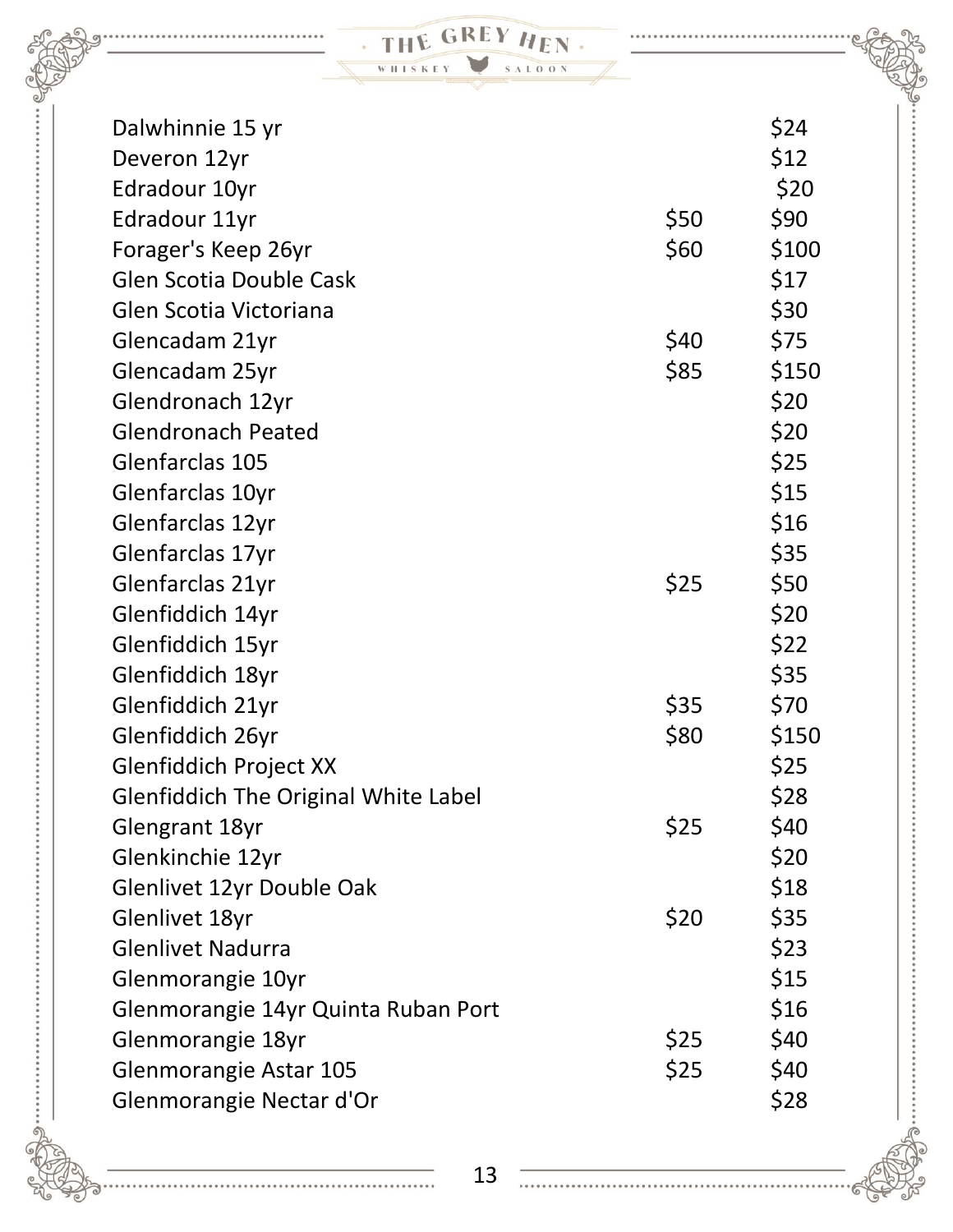| GREY<br>E                                 |       |         |
|-------------------------------------------|-------|---------|
| WHISKEY<br>SALOON                         |       |         |
|                                           |       |         |
| <b>Glenmorangie Signet</b>                | \$40  | \$70    |
| <b>Glenmorangie Spios</b>                 |       | \$40    |
| Glenrothes 12yr                           |       | \$15    |
| Glenrothes 18yr                           | \$25  | \$40    |
| Glenrothes WMC 97.6                       |       | \$21    |
| Hazelburn 10yr                            |       | \$20    |
| Hazelburn 15yr Cask Strength              | \$30  | \$50    |
| <b>Highland Park 12yr</b>                 |       | \$20    |
| <b>Highland Park 18yr</b>                 | \$25  | \$40    |
| <b>Highland Park Twisted &amp; Tattoo</b> |       | \$30    |
| <b>Highland Park The Dark 17yr</b>        | \$60  | \$100   |
| Highland Park the Light 17yr              | \$60  | \$100   |
| <b>Highland Park Valknut</b>              | \$60  | \$100   |
| Jura Scotch 10yr Origin                   |       | \$16    |
| Jura Scotch 18yr                          | \$25  | \$45    |
| Kilkerran 12yr                            |       | \$20    |
| Kilkerran 2004 15yr Oloroso               | \$30  | \$50    |
| Kilkerran 8yr Cask Strength               |       | \$26    |
| Lagavulin 16yr                            | \$25  | \$40    |
| Laguvulin 11yr                            | \$25  | \$40    |
| Laphroaig 10yr                            |       | \$17    |
| Laphroaig 10yr Quarter Cask               |       | \$22    |
| Laphroaig Triple Wood                     |       | \$22    |
| Longrow 18yr                              | \$30  | \$50    |
| Macallan 25yr                             | \$300 | \$550   |
| <b>Macallan Classic Cut</b>               | \$25  | \$40    |
| <b>Macallan Estate</b>                    | \$40  | \$70    |
| Macallan No. 5                            | \$25  | \$40    |
| <b>Macallan Rare Cask</b>                 | \$50  | \$80    |
| <b>Macallan V5 Reflexion</b>              | \$225 | \$400   |
| Macallan V6                               | \$650 | \$1,150 |
| Oban Little Bay                           |       | \$25    |
| Old Pulteney 12yr                         |       | \$15    |

14

......................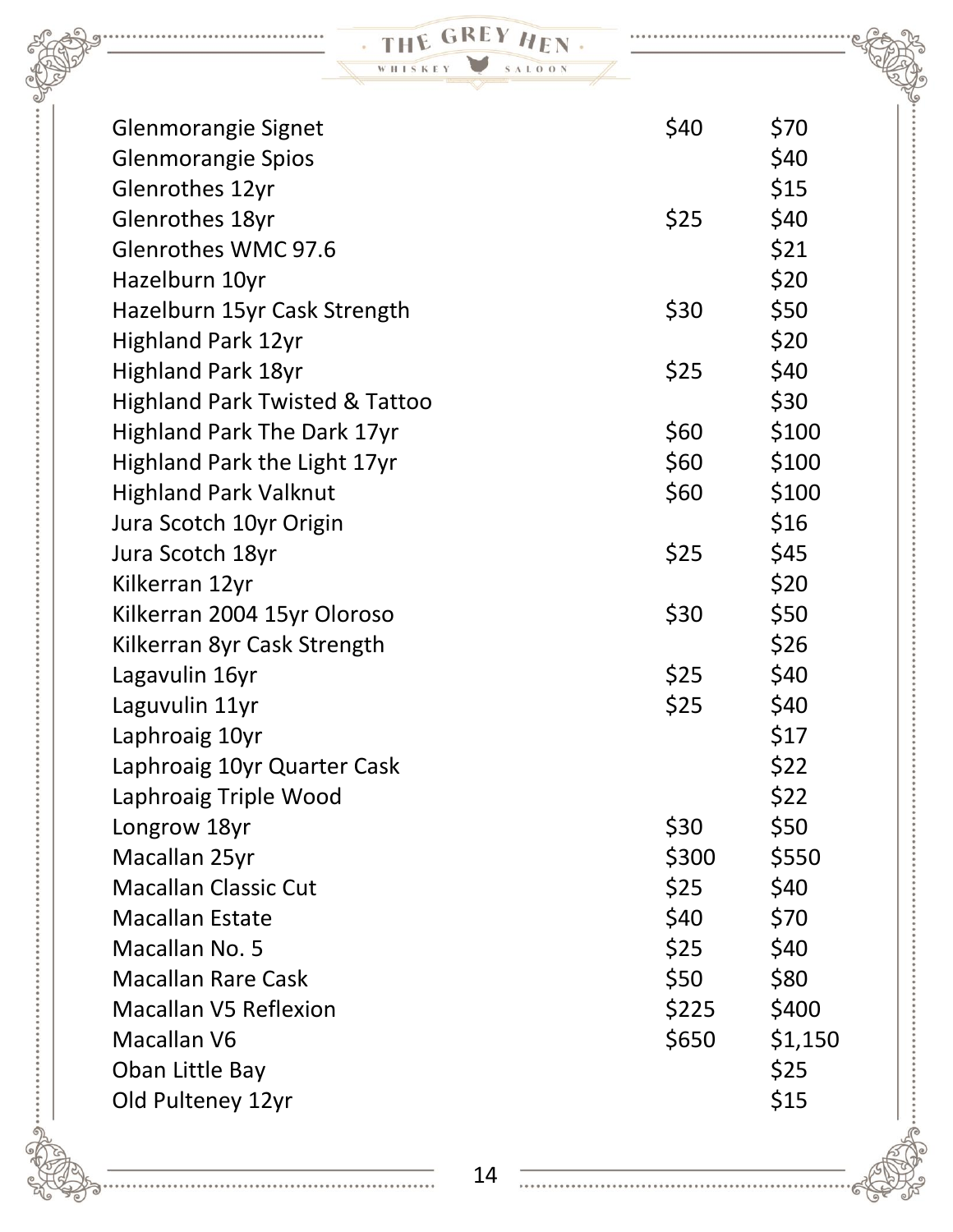| <b>SALOON</b><br>WHISKEY             |      |      |
|--------------------------------------|------|------|
|                                      |      |      |
| Royal Brackla 12yr                   |      | \$19 |
| Scapa Glansa                         |      | \$30 |
| Singleton Glendullan 12yr            |      | \$14 |
| Springbank 12yr Cask Strength        | \$20 | \$30 |
| Springbank 15yr Rum Cask             | \$30 | \$60 |
| Springbank 18yr Sherry Cask          | \$35 | \$60 |
| Springbank 18yr Single Cask 92 proof | \$35 | \$70 |
| <b>Talisker Storm</b>                |      | \$24 |

THE GREY HEN.

. . . . . . . . . . . . .

..................................

 $\ddot{\phantom{a}}$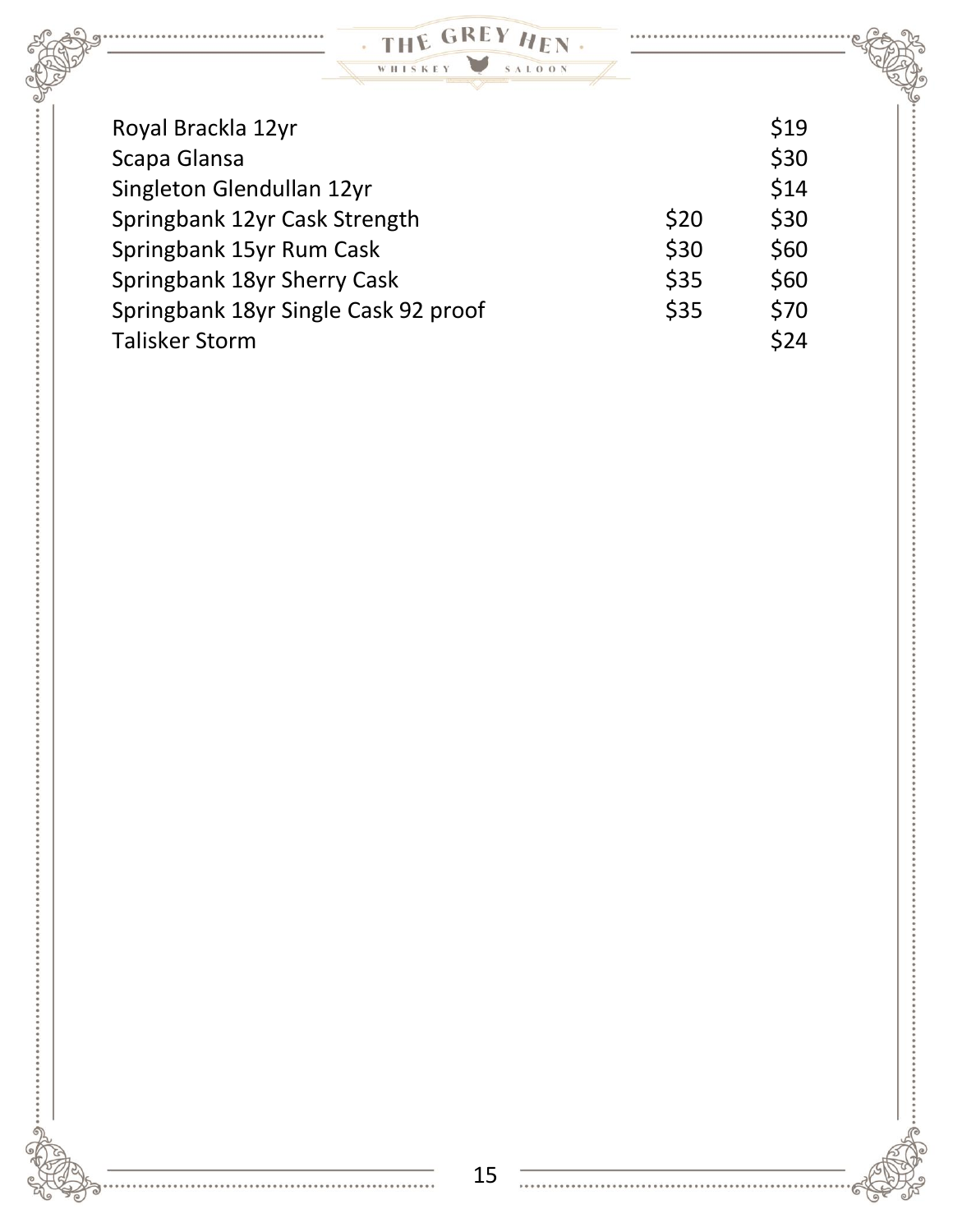## BLENDED SCOTCH

THE GREY HEN.

WHISKEY

SALOON

. . . . . . . . . .

. . . . . . . . . . .

|                                           | 1 oz | 2 oz |
|-------------------------------------------|------|------|
| Buchanan's Deluxe 12yr                    |      | \$19 |
| Chivas Regal 12yr                         |      | \$13 |
| Chivas Regal 18yr                         |      | \$15 |
| <b>Compass Box Affinity</b>               |      | \$40 |
| <b>Compass Box Asyla</b>                  |      | \$16 |
| Compass Box Double Single Limited Edition |      | \$50 |
| <b>Compass Box Hedonism "The Muse"</b>    | \$40 | \$75 |
| <b>Compass Box Hedonism</b>               |      | \$32 |
| <b>Compass Box Spice Tree</b>             |      | \$20 |
| <b>Compass Box Story Spaniard</b>         |      | \$24 |
| <b>Compass Box The Circle</b>             | \$22 | \$40 |
| Dewar's 12yr                              |      | \$13 |
| Dewar's White Label                       |      | \$12 |
| Johnny Walker Blue                        | \$40 | \$70 |
| <b>Monkey Shoulder</b>                    |      | \$12 |
| Shackleton                                |      | \$12 |
| Sheep Dip                                 |      | \$17 |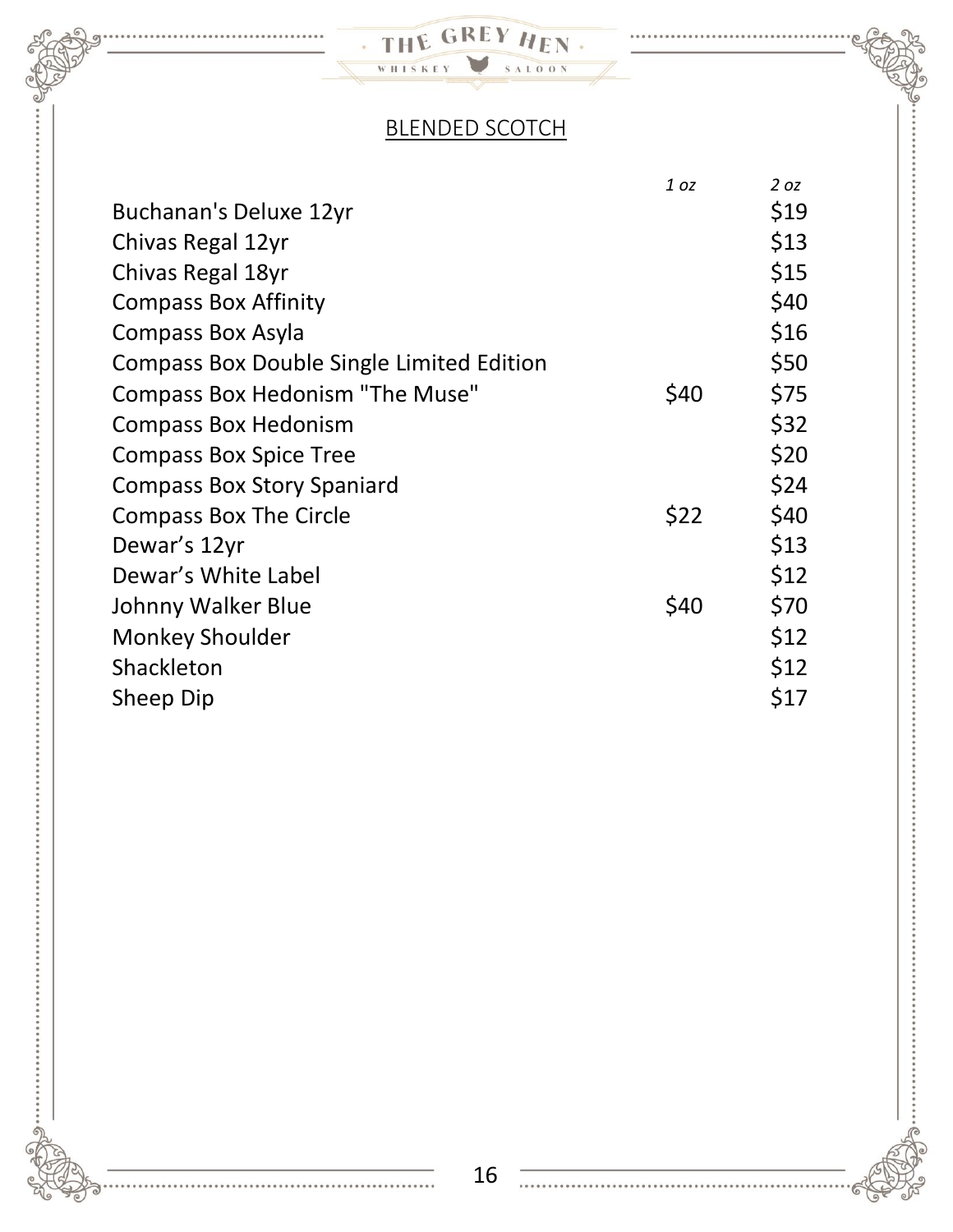## IRISH WHISKEY

THE GREY HEN.

WHISKEY

SALOON

..........

........

|                                     | 1 oz | 2 oz  |
|-------------------------------------|------|-------|
| <b>Blue Spot Irish Whiskey</b>      |      | \$30  |
| <b>Bushmills White Label</b>        |      | \$12  |
| <b>Bushmills 10yr</b>               |      | \$15  |
| <b>Bushmills 16yr</b>               |      | \$30  |
| <b>Bushmills 21yr</b>               | \$35 | \$70  |
| Connemara 12yr                      |      | \$22  |
| Connemara Cask Strength 115.8       |      | \$20  |
| Green Spot Irish Whisky             |      | \$16  |
| <b>Jameson Cask Mates IPA</b>       |      | \$13  |
| Jameson Cask Mates Stout            |      | \$13  |
| Jameson Irish Whiskey               |      | \$12  |
| Midleton 2018                       | \$35 | \$60  |
| <b>Midleton Barry Crokett</b>       | \$35 | \$60  |
| <b>Powers Irish Gold</b>            |      | \$12  |
| Red Spot Irish Whiskey              |      | \$30  |
| Redbreast Cask Strength 117.4 proof |      | \$35  |
| Redbreast 12yr                      |      | \$18  |
| Redbreast 21yr                      | \$50 | \$90  |
| Redbreast 27yr Batch2 109.2 proof   | \$75 | \$140 |
| Teeling 24yr                        | \$85 | \$150 |
| <b>Tullamore DEW</b>                |      | \$12  |
| <b>Tullamore DEW 12yr</b>           |      | \$13  |
| Tullamore DEW 14yr                  |      | \$22  |
| <b>Tullamore DEW 18yr</b>           |      | \$30  |
| <b>Tullamore DEW Cider</b>          |      | \$12  |
| <b>Tullamore DEW Phoenix</b>        |      | \$20  |
| <b>Tullamore DEW XO Rum Cask</b>    |      | \$15  |
| <b>Tyrconnell Port Cask</b>         |      | \$23  |
| <b>Tyrconnell Sherry Cask 10yr</b>  |      | \$23  |
| <b>Yellow Spot 12yr</b>             | \$25 | \$40  |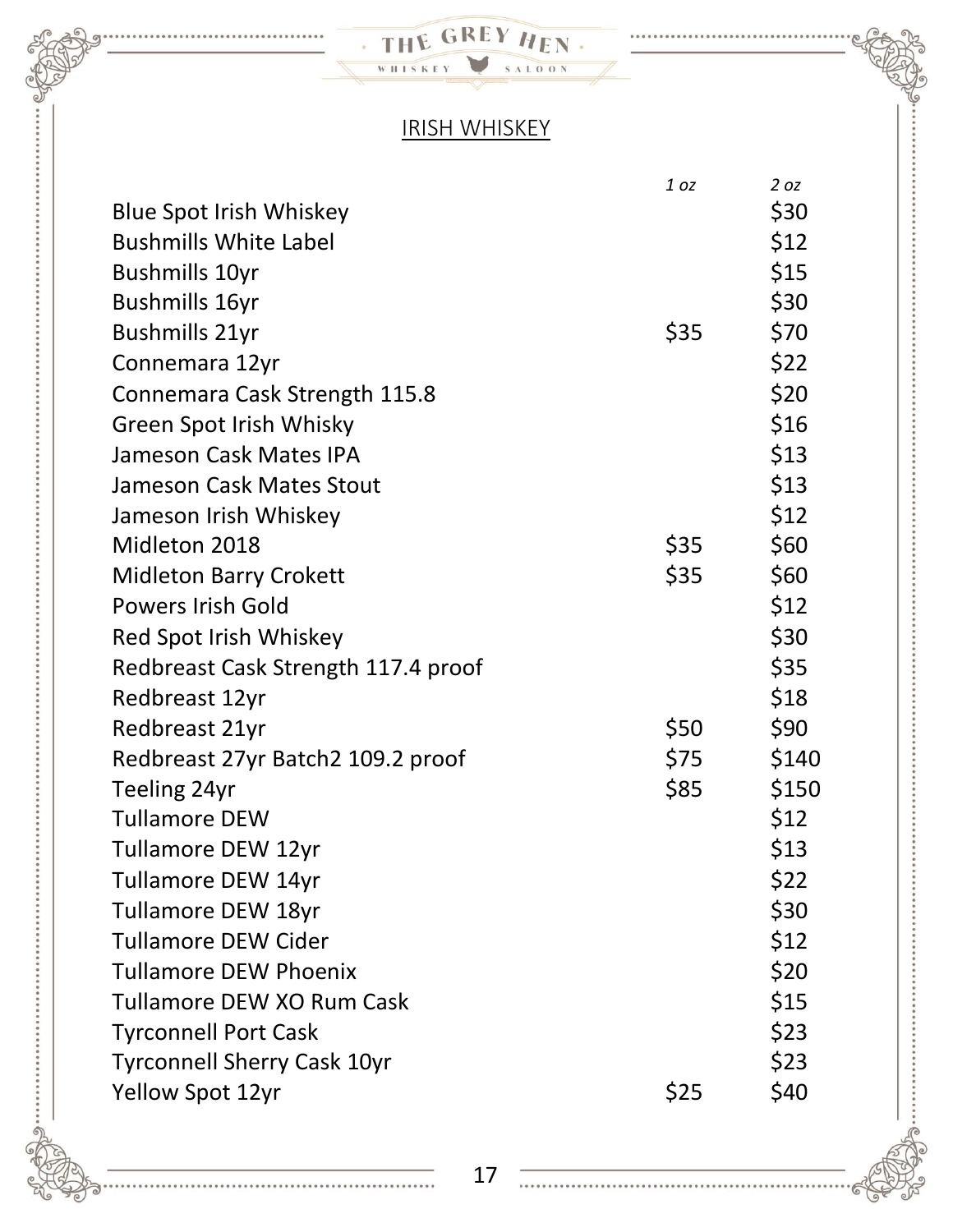## JAPANESE WHISKY

THE GREY HEN.

WHISKEY

SALOON

|                                 | 1 oz | 2 oz  |
|---------------------------------|------|-------|
| Akashi Single Malt              |      | \$32  |
| Hakushu 12yr                    |      | \$40  |
| <b>Ichiros Malt &amp; Grain</b> |      | \$30  |
| <b>Iwai Traditional</b>         |      | \$18  |
| Kamiki                          |      | \$20  |
| Kikori                          |      | \$13  |
| Kujira 20yr                     | \$60 | \$100 |
| Nikka Coffee Grain              |      | \$22  |
| Nikka Miyagikyo                 |      | \$22  |
| Nikka Taketsuru Pure Malt       |      | \$20  |
| Nikka Yoichi                    |      | \$24  |
| Shinobu Blend                   |      | \$17  |
| Shinobu Malt                    |      | \$23  |

............